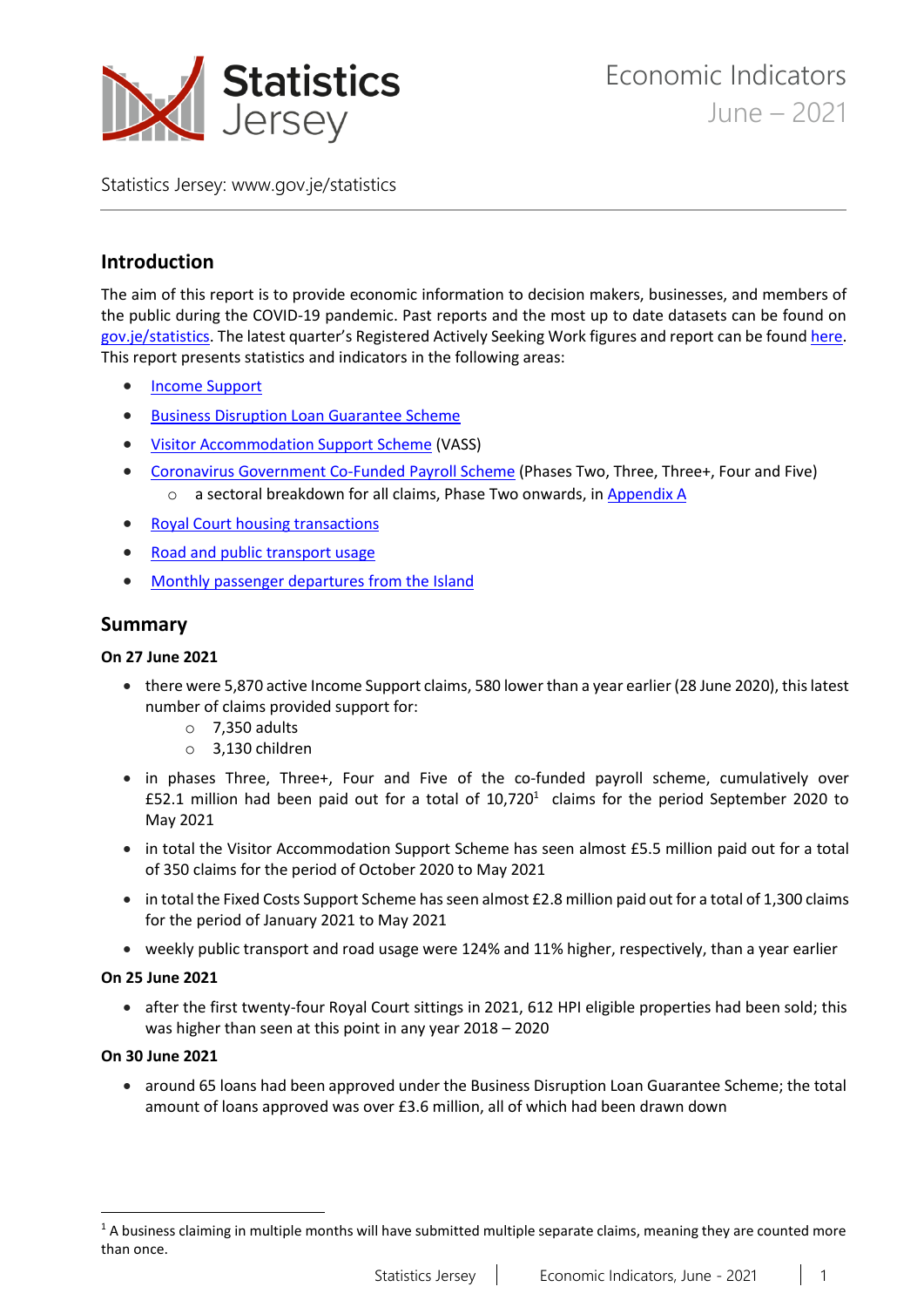

# <span id="page-1-0"></span>**Income Support**

Income Support is a single, means-tested benefit available to individuals who have a low household income, pass the Income Support residence test, and are working, looking for work or exempt from looking for work. This benefit provides financial support towards the costs of housing, living, health needs and childcare. Since individuals claim on a household basis, multiple individuals may be supported by a single claim.

On 27 June 2021 there were 5,870 active Income Support claims. These claims supported 7,350 adults and 3,130 children. The number of adults supported by Income Support claims has decreased by around 250 during the latest quarter – see Table 1 for the last seven weeks.

|                                     | 16 May<br>2021 | 23 May<br>2021 | 30 May<br>2021 | 6 Jun<br>2021 | 13 Jun<br>2021 | 20 Jun<br>2021 | 27 Jun<br>2021 |
|-------------------------------------|----------------|----------------|----------------|---------------|----------------|----------------|----------------|
| <b>Active Income Support Claims</b> | 5,950          | 5,940          | 5,930          | 5,920         | 5,910          | 5,900          | 5,870          |
| <b>Adults</b>                       | 7.470          | 7.450          | 7,430          | 7,420         | 7.410          | 7.390          | 7,350          |
| Children                            | 3.140          | 3,150          | 3,150          | 3,150         | 3,150          | 3,140          | 3,130          |

Table 1 – Active Income Support Claims, adults and children supported; 16 May 2021 – 27 June 2021

Compared with the closest available date a year earlier (28 June 2020), the latest number of claims was 580 lower, the number of adults supported was 880 lower and the total number of children supported was 270 lower – see Table 2.

Table 2 – Active Income Support Claims, adults and children supported; 17 May 2020 – 28 June 2020

|                                     | 17 May<br>2020 | 24 May<br>2020 | 31 May<br>2020 | 7 Jun<br>2020 | 14 Jun<br>2020 | 21 Jun<br>2020 | 28 Jun<br>2020 |
|-------------------------------------|----------------|----------------|----------------|---------------|----------------|----------------|----------------|
| <b>Active Income Support Claims</b> | 6.530          | 6.550          | 6.550          | 6,520         | 6,500          | 6.490          | 6,450          |
| <b>Adults</b>                       | 8.390          | 8.400          | 8,390          | 8,350         | 8,310          | 8.290          | 8,230          |
| <b>Children</b>                     | 3.410          | 3,400          | 3,410          | 3,400         | 3,400          | 3,410          | 3,400          |

#### Figure 1 – Active Income Support Claims; 31 January 2016 – 30 June 2021

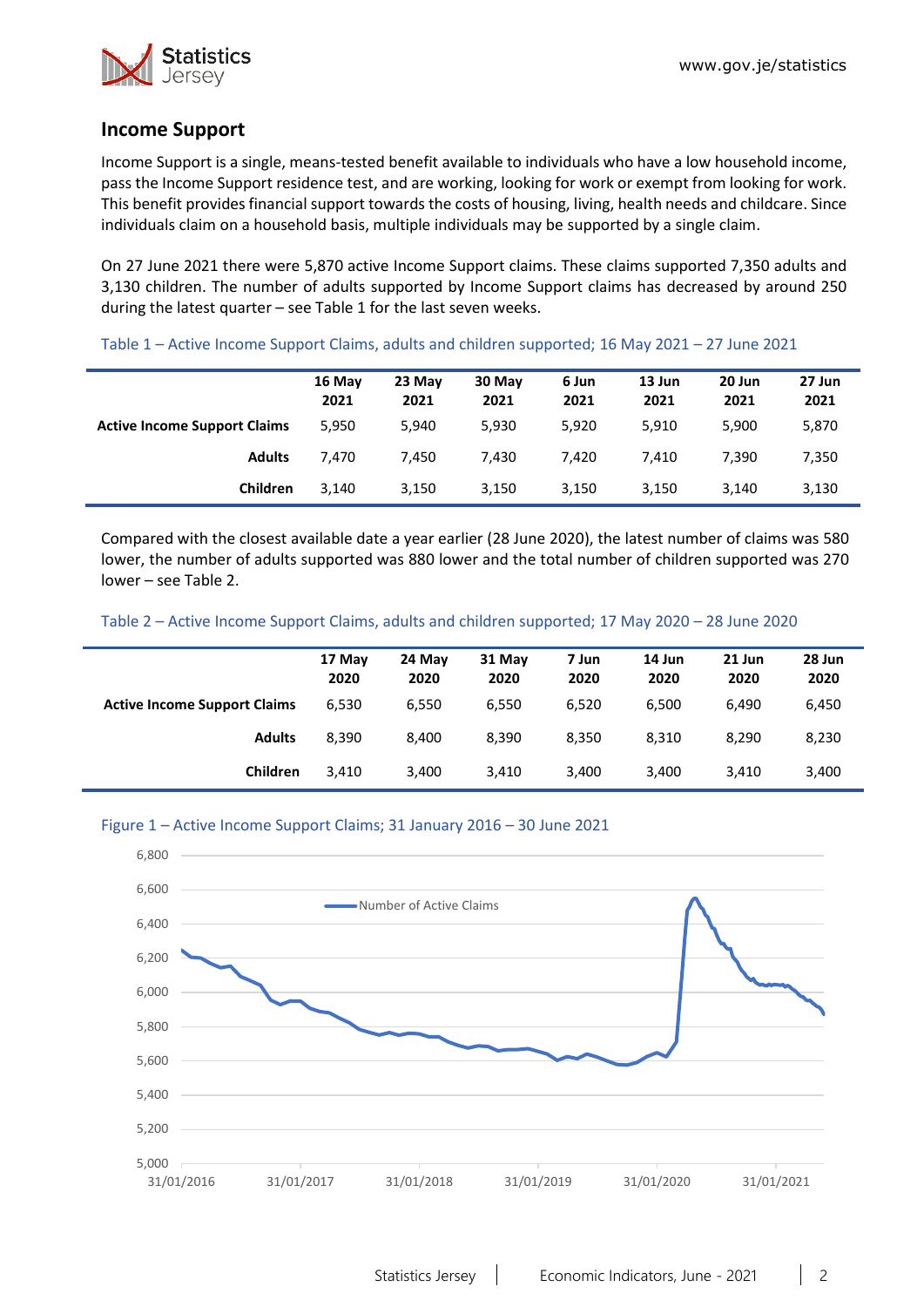

# <span id="page-2-0"></span>**Business Disruption Loan Guarantee Scheme**

The Business Disruption Loan Guarantee Scheme provides government backed lending (loans provided by major banks that are guaranteed by government) to local businesses which have been impacted by Covid-19 related measures. The key features of the Scheme can be found in the [Notes.](#page-8-0) Some applicants to the Scheme may have been eligible for loans outside of this government scheme and as such will not appear in these figures.

Considering the loans under this scheme that have been completed **and reported** to Government by 30 June 2021:

- around 65 loans<sup>2</sup> had been approved by lenders in Jersey
- $\bullet$  the total amount<sup>3</sup> of loans approved was £3,638,700
- the amount of these loans which have been drawn down was £3,638,700

## <span id="page-2-1"></span>**Visitor Accommodation Support Scheme**

The Visitor Accommodation Support Scheme (VASS) provides support, for Registered Tourist Accommodation Providers, of up to 80% of designated fixed costs, paid on a monthly basis in arrears. The scheme opened to applicants on 23 November 2020 and covers the period of October 2020 to April 2021, inclusive. More information on the scheme can be found [here.](https://www.gov.je/health/coronavirus/businessandemployment/pages/governmentsupportforbusinesses.aspx)

In total the Visitor Accommodation Support Scheme has seen nearly £5.5 million paid out for a total of 350 claims for the period of October 2020 to May 2021.

|                             | <b>Oct</b><br>2020 | <b>Nov</b><br>2020 | <b>Dec</b><br>2020 | Jan<br>2021 | Feb<br>2021 | Mar<br>2021 | Apr<br>2021 | Mav<br>2021 | Cumulative<br>total |
|-----------------------------|--------------------|--------------------|--------------------|-------------|-------------|-------------|-------------|-------------|---------------------|
| <b>Total Claims</b>         | 50                 | 40                 | 50                 | 50          | 50          | 50          | 50          | 20          | 350                 |
| <b>Total Amount Paid, £</b> | 729.220            | 694.290            | 745.190            | 783.500     | 747,590     | 815.360     | 729.700     | 252.280     | 5,497,120           |

Table 3 – VASS total claims and amount paid by month claimed for; October 2020 – May 2021

# <span id="page-2-2"></span>**Coronavirus Government Co-Funded Payroll Scheme**

The Government Co-Funded Payroll Scheme consists of five Phases, each with different qualifying criteria. Qualifying criteria and the proportion of wages paid to businesses has at times been changed between and during phases of the scheme, which may affect the number of claims and total amount paid between months. Those businesses meeting the qualifying criteria set by the Government receive payments towards employees' wages. More information on this scheme can be found on [gov.je.](https://www.gov.je/health/coronavirus/businessandemployment/pages/governmentsupportforbusinesses.aspx)

Cumulatively, in phases Three, Three+, Four and Five, over £52.1 million has been paid out for a total of 10,720 claims for the period of September 2020 to May 2021.

Table 4 shows the number of businesses and employees receiving assistance, and the total amount paid, under Phase Three and Three+ of the scheme for claims made for September, October, November and December.

 $\ddot{\phantom{a}}$ 

<sup>2</sup> Rounded to the nearest 5.

<sup>&</sup>lt;sup>3</sup> Rounded to the nearest £100.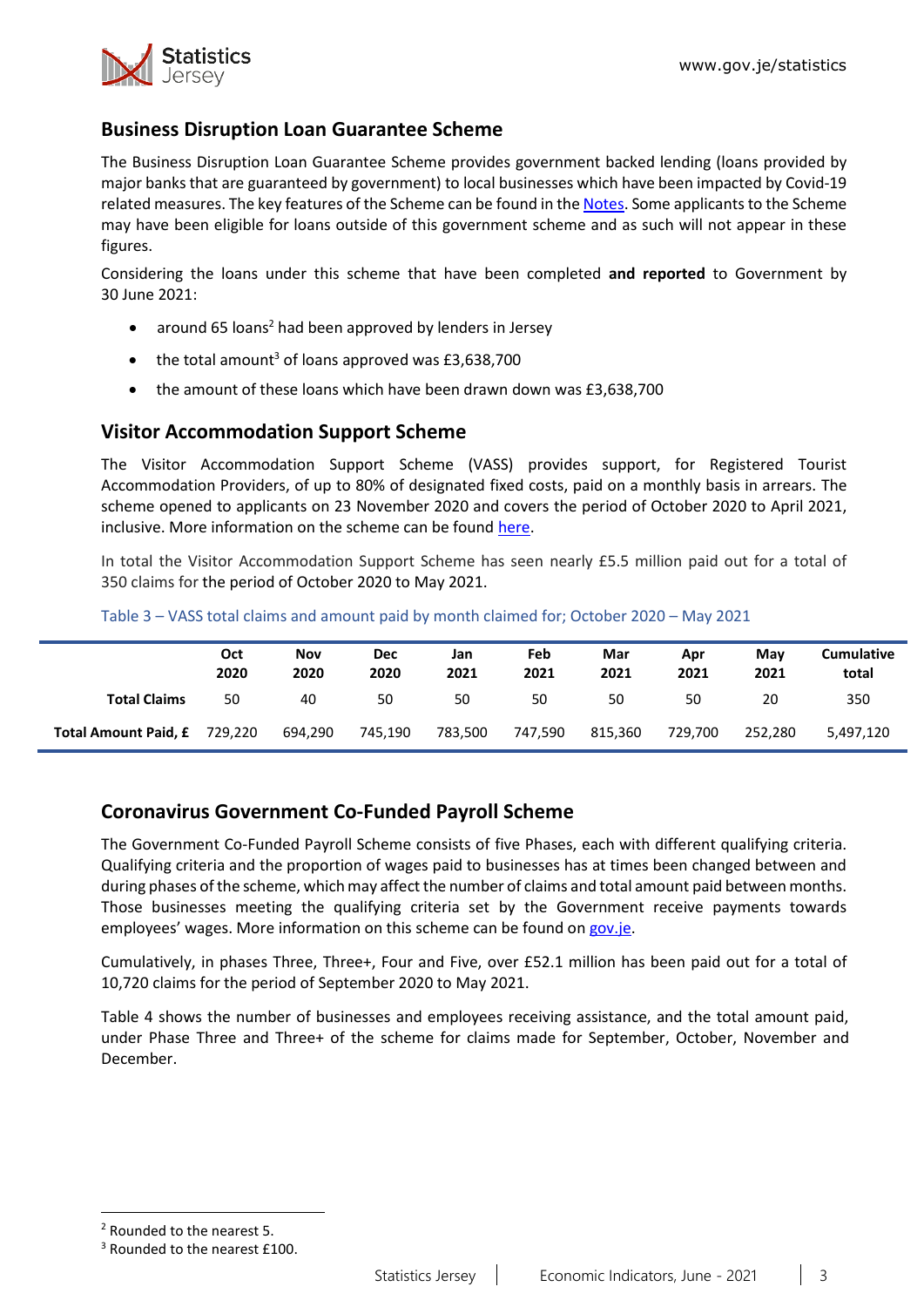

 $\overline{a}$ 

Table 4 – Coronavirus Government Co-Funded Payroll Scheme Phase Three and Three+; claims for September - December 2020

|                              | September<br><b>Claims Total</b> | October<br><b>Claims Total</b> | <b>November</b><br><b>Claims Total</b> | <b>December</b><br><b>Claims Total</b> |
|------------------------------|----------------------------------|--------------------------------|----------------------------------------|----------------------------------------|
| <b>Total Business Claims</b> | 1,230                            | 1,170                          | 1,120                                  | 1,570                                  |
| <b>Total Jobs Supported</b>  | 5.570                            | 5.050                          | 4.640                                  | 6,620                                  |
| Total Amount Paid, £         | 5,458,460                        | 4,896,100                      | 3,747,940                              | 7,515,430                              |

Table 5 shows the number of businesses and employees receiving assistance, and the total amount paid, under Phase Four of the scheme, January, February, March and April 2021.

Table 5 – Coronavirus Government Co-Funded Payroll Scheme Phase Four

|                              | January<br><b>Claims Total</b> | February<br><b>Claims Total</b> | March<br><b>Claims Total</b> | April<br><b>Claims Total</b> |
|------------------------------|--------------------------------|---------------------------------|------------------------------|------------------------------|
| <b>Total Business Claims</b> | 1,750                          | 1,430                           | 1,150                        | 850                          |
| <b>Total Jobs Supported</b>  | 7,440                          | 6.150                           | 4.860                        | 3,870                        |
| Total Amount Paid, £         | 9,621,620                      | 7,522,770                       | 5,923,550                    | 4,790,160                    |

Table 6 shows the number of businesses and employees receiving assistance, and the total amount paid, under Phase Five of the scheme for claims made for May.

Table 6 – Coronavirus Government Co-Funded Payroll Scheme Phase Five; claims for May 2021<sup>4</sup> 13 June 2021 – 27 June 2021

| Week ending                  | 13 Jun<br>2021 | 20 Jun<br>2021 | 27 Jun<br>2021 | <b>May Claims</b><br><b>Total</b> |
|------------------------------|----------------|----------------|----------------|-----------------------------------|
| <b>Total Business Claims</b> | 240            | 150            | 50             | 440                               |
| <b>Total Jobs Supported</b>  | 840            | 930            | 440            | 2,210                             |
| <b>Total Amount Paid, £</b>  | 1.027.920      | 1,108,460      | 536,850        | 2,673,240                         |

<sup>&</sup>lt;sup>4</sup> Weekly information may be revised in the following week. This is due to a small number of payments being returned to Government, usually due to incorrect banking details, after the statistics for the week have been compiled. Such returned payments may be paid again in future weeks.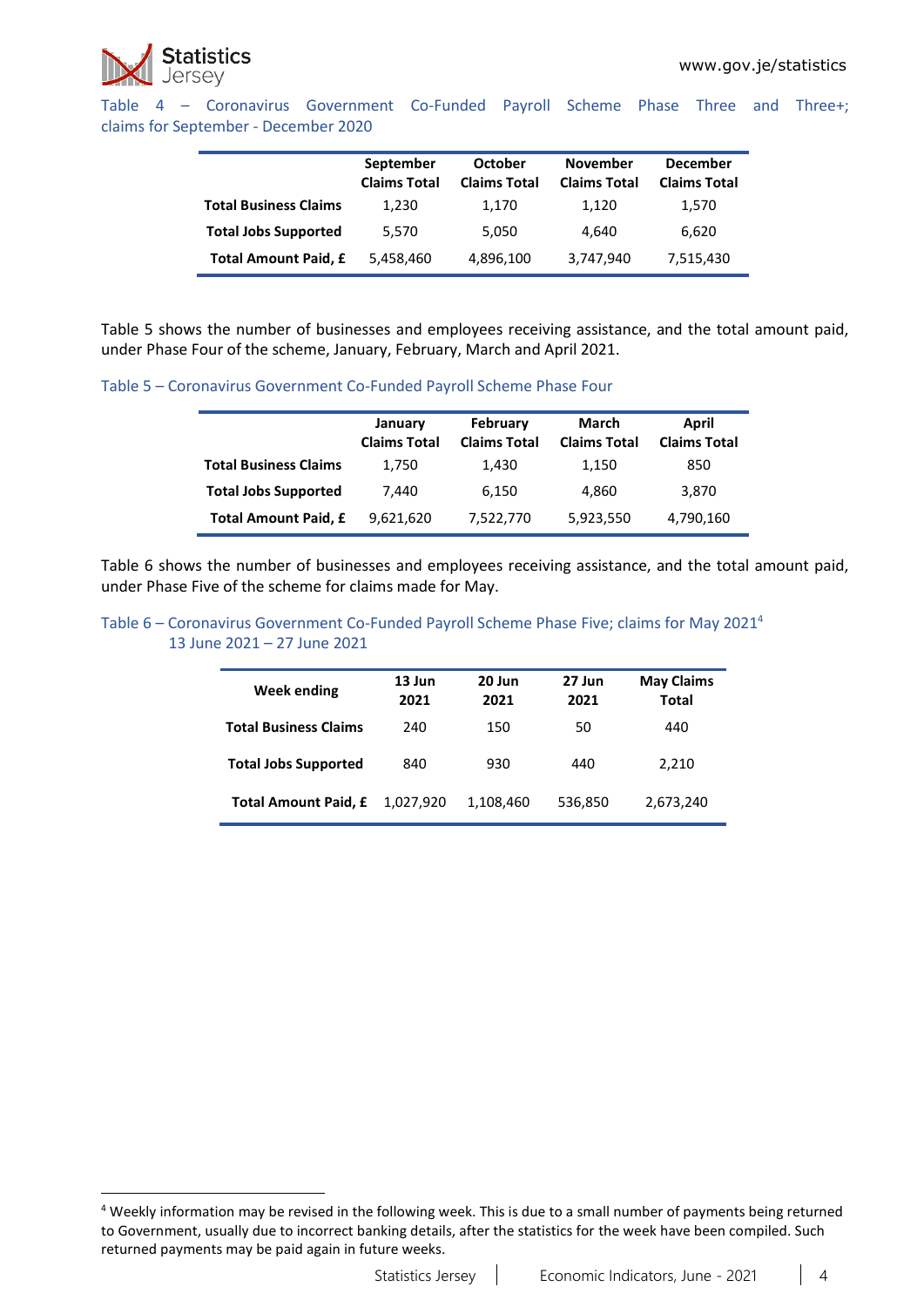

# <span id="page-4-0"></span>**Royal Court housing activity**

Royal Court transactions represent essentially all the residential house sales and around 30% of residential flat sales in Jersey. Generally, Royal Court transactions account for around three-quarters of the residential properties that are included in the House Price Index, the remaining property transactions that make up the House Price Index data are transacted by share transfer.

Table 7 shows the turnover and total value of residential properties transacted each week in the Royal Court, applying two sets of definition of property: those included in the quarterly House Price Index (HPI); and an extended set which includes the following additional property types: 1-bedroom and 5- or more bedroom houses; 3- or more bedroom flats; bedsits; and designated first time buyer, age restricted and housing gateway properties.

|      |            |          | HPI definitions    |          | Extended definition |
|------|------------|----------|--------------------|----------|---------------------|
| Week | Date       | Turnover | <b>Total Value</b> | Turnover | <b>Total Value</b>  |
| 19   | 21/05/2021 | 29       | 24,260,000         | 33       | 27,216,000          |
| 20   | 28/05/2021 | 42       | 32,571,500         | 52       | 40,583,500          |
| 21   | 04/06/2021 | 17       | 16,870,000         | 26       | 23,712,000          |
| 22   | 11/06/2021 | 29       | 21,218,508         | 33       | 24,970,508          |
| 23   | 18/06/2021 | 48       | 38,252,000         | 54       | 41,056,000          |
| 24   | 25/06/2021 | 60       | 37,154,200         | 71       | 46,422,900          |

### Table 7 - Royal Court Housing Activity 2021<sup>5</sup>

Weekly totals can be affected by specific new developments and also by any seasonal effects. Caution is advised, therefore, when making weekly comparisons. Figure 2 shows the cumulative total of HPI eligible Royal Court transactions for the first twenty-four Royal Court sittings in 2018, 2019, 2020 and 2021.



Figure 2 – Cumulative total of HPI eligible Royal Court transactions for first twenty-four sittings of the year; 2018 - 2021

After the first twenty-four Royal Court sittings in 2021, 612 HPI eligible properties had been sold; this was higher than seen at this point in any year 2018 – 2020.

 $\overline{a}$ 

<sup>&</sup>lt;sup>5</sup> Values provided in this section are unrounded.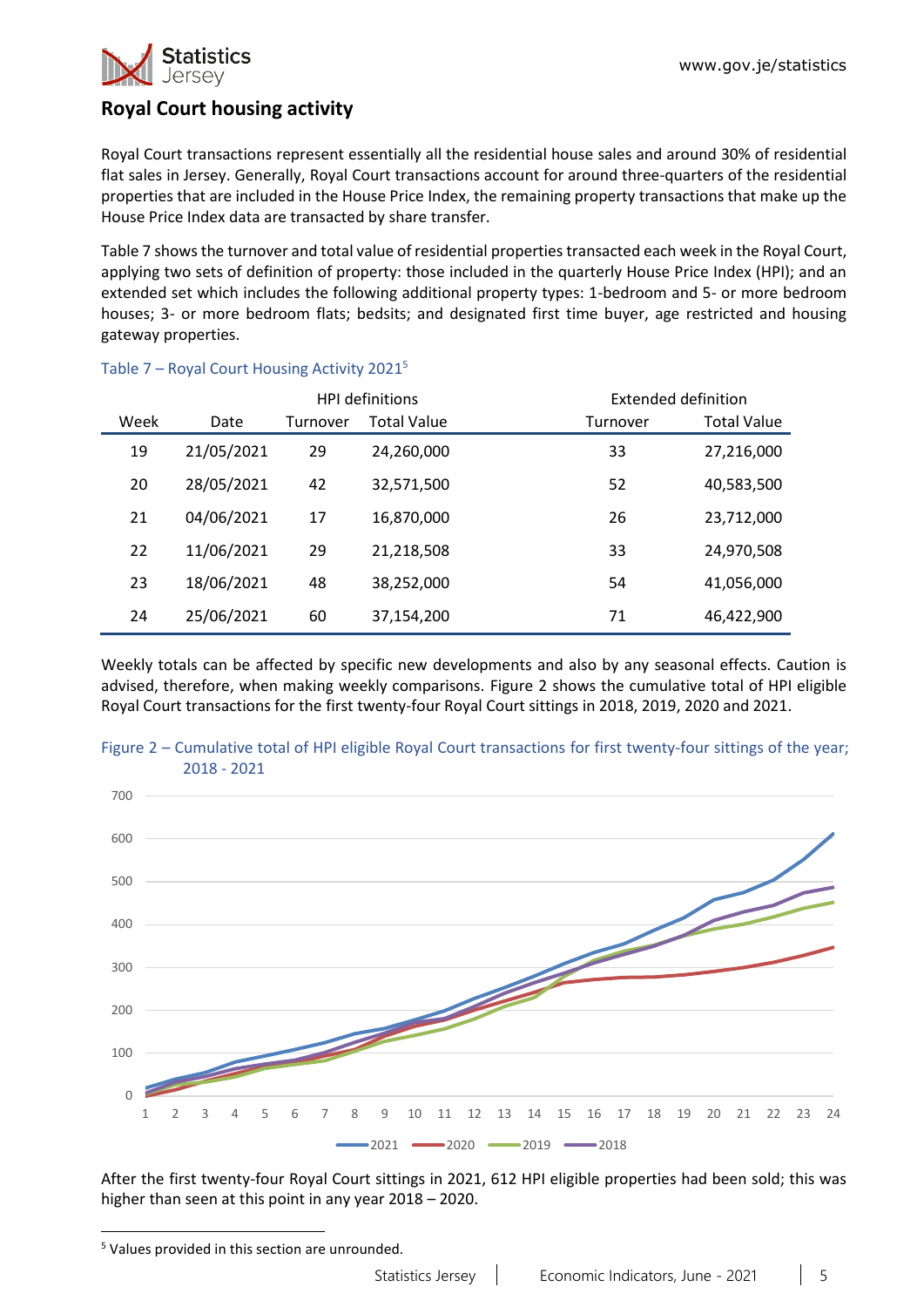

## <span id="page-5-0"></span>**Road and public transport usage**

Infrastructure, Housing and Environment (IHE) measures the level of traffic on a number of roads in the Island. Table 8 provides the numbers of vehicles measured by monitoring equipment at the St. Helier overpass.

Table 8 – Weekly number of vehicles using the overpass; weeks ending 9 May 2021 – 27 June 2021

| Week                  | 19            | 20             | 21             | 22             | 23            | 24             | 25             | 26             |
|-----------------------|---------------|----------------|----------------|----------------|---------------|----------------|----------------|----------------|
|                       | 9 May<br>2021 | 16 May<br>2021 | 23 May<br>2021 | 30 May<br>2021 | 6 Jun<br>2021 | 13 Jun<br>2021 | 20 Jun<br>2021 | 27 Jun<br>2021 |
| <b>Total vehicles</b> | 237.540       | 251.240        | 254.340        | 271.450        | 247.740       | 260.360        | 260.520        | 259.620        |

Figure 3 shows the weekly total number of vehicles using the overpass in 2019, 2020 and 2021.

In the week ending 27 June 2021 road usage was 11% higher compared with a year earlier.



Figure 3 – Weekly number of vehicles using the overpass; 2019, 2020 and 2021

IHE receives information on the usage of public transport in Jersey. The total weekly number of bus passengers are shown in Table 9. It should be noted that there may have been different numbers of bus journeys timetabled in each week due to Public Holidays and coronavirus measures.

It should be noted that the numbers in Table 9 are provisional as they may be revised slightly in the future due to occasional late reporting.

| Week                | 19            | 20             | 21             | 22             | 23            | 24             | 25             | 26             |
|---------------------|---------------|----------------|----------------|----------------|---------------|----------------|----------------|----------------|
|                     | 9 May<br>2021 | 16 May<br>2021 | 23 May<br>2021 | 30 May<br>2021 | 6 Jun<br>2021 | 13 Jun<br>2021 | 20 Jun<br>2021 | 27 Jun<br>2021 |
| Total<br>passengers | 50,230        | 55.700         | 57.290         | 61.550         | 54.410        | 67.130         | 65.980         | 66,720         |

#### Table 9 – Total weekly bus passengers; weeks ending 9 May 2021 – 27 June 2021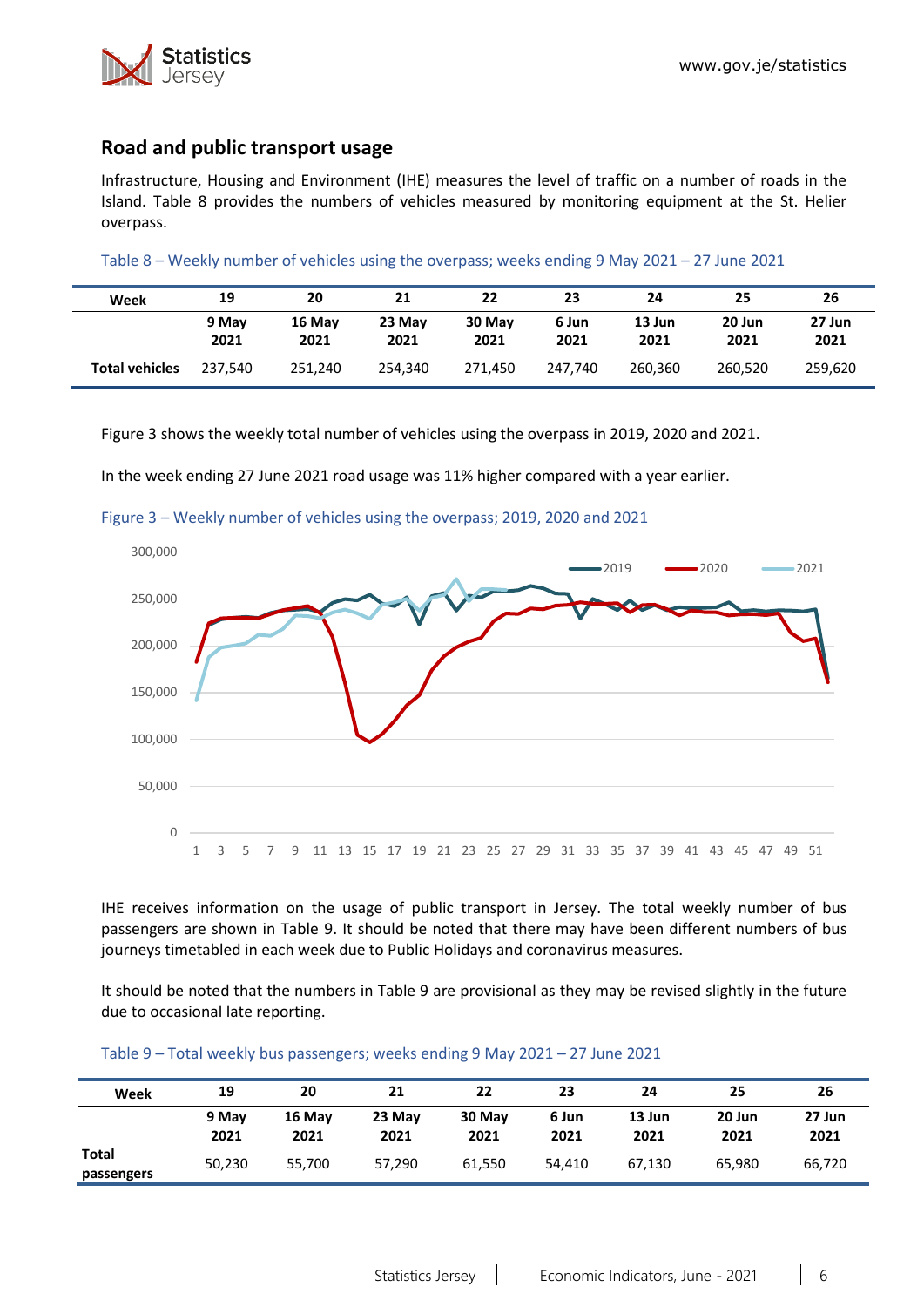

The total number of bus passengers in the week ending 27 June 2021 was 124% higher than in the comparable week of 2020 (week ending 28 June 2020).

Figure 4 shows the weekly total number of bus passengers in 2019, 2020 and 2021.



Figure 4 – Total weekly bus passengers; 2019, 2020 and 2021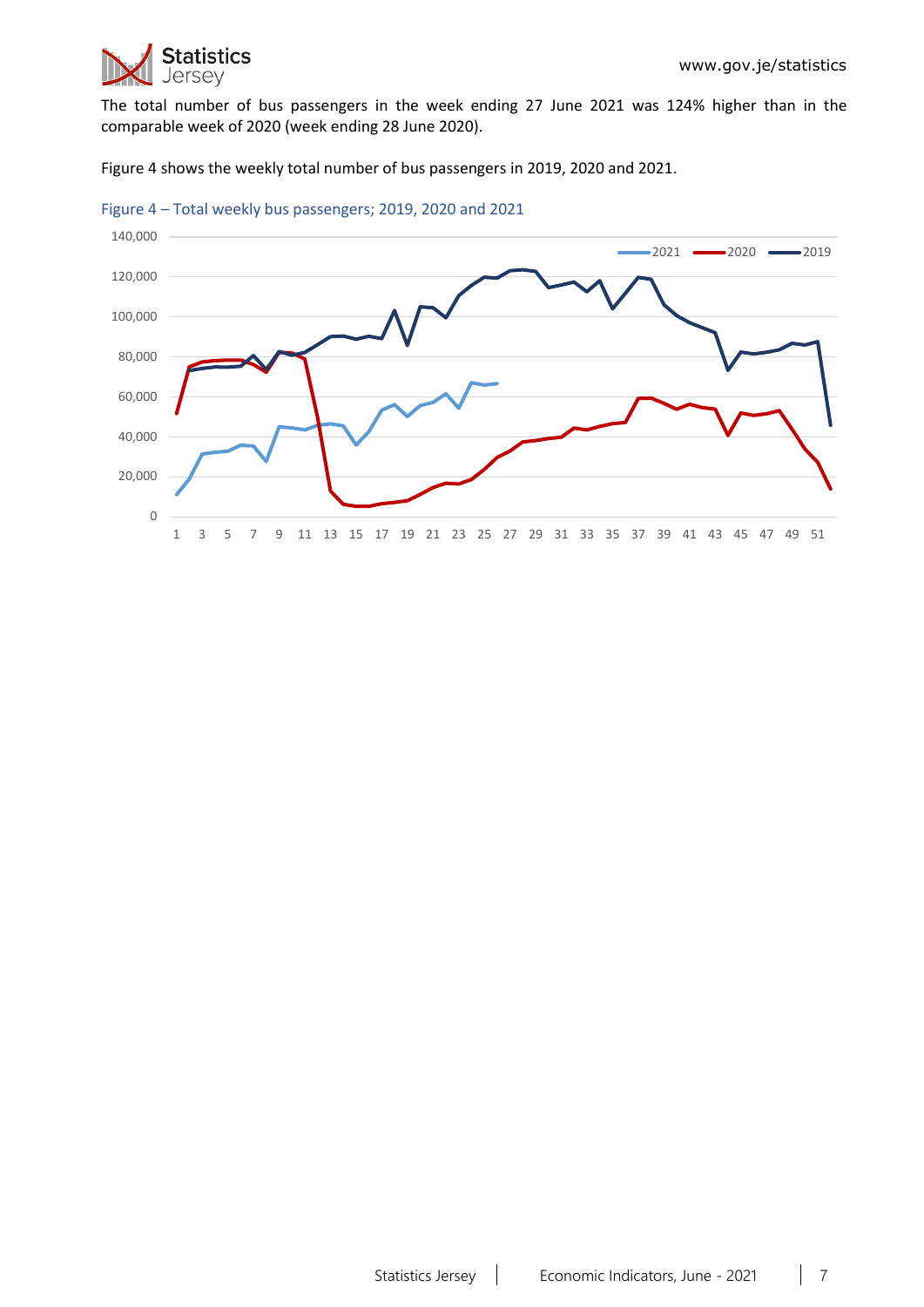

 $\overline{a}$ 

# <span id="page-7-0"></span>**Monthly passenger departures from the Island**<sup>6</sup>

Figure 5 shows total passenger departures (which includes visitors and residents) by month for May 2020 to May 2021 compared with the monthly averages for 2017-2019 (mean of respective months for the period 2017 to 2019). These figures include travel by air and by sea, including private aircraft, visiting yachts and cruise passengers (there were none of the latter in 2020 or 2021; there were a few thousand each year in previous years).





Figure 5 shows that during the period that the Island's borders were essentially closed (during May and June 2020) there were very few departing passengers. When the Island's borders were re-opened (on 3 July 2020), departing passenger numbers increased but remained substantially lower than in previous years. The total number of departing passengers in May 2021 was 87% lower than the corresponding monthly average for 2017-2019.

<sup>&</sup>lt;sup>6</sup> It should be noted that normally Statistics Jersey would currently be conducting an exit survey of departing passengers to determine the number of visitors to Jersey and their on-Island expenditure. This ongoing survey was stopped in March 2020 due to the pandemic and reduced number of passengers through the ports. Although visitor numbers are not available for 2020 or 2021, Statistics Jersey has continued to collate the passenger departure data whilst the exit survey has been on hold.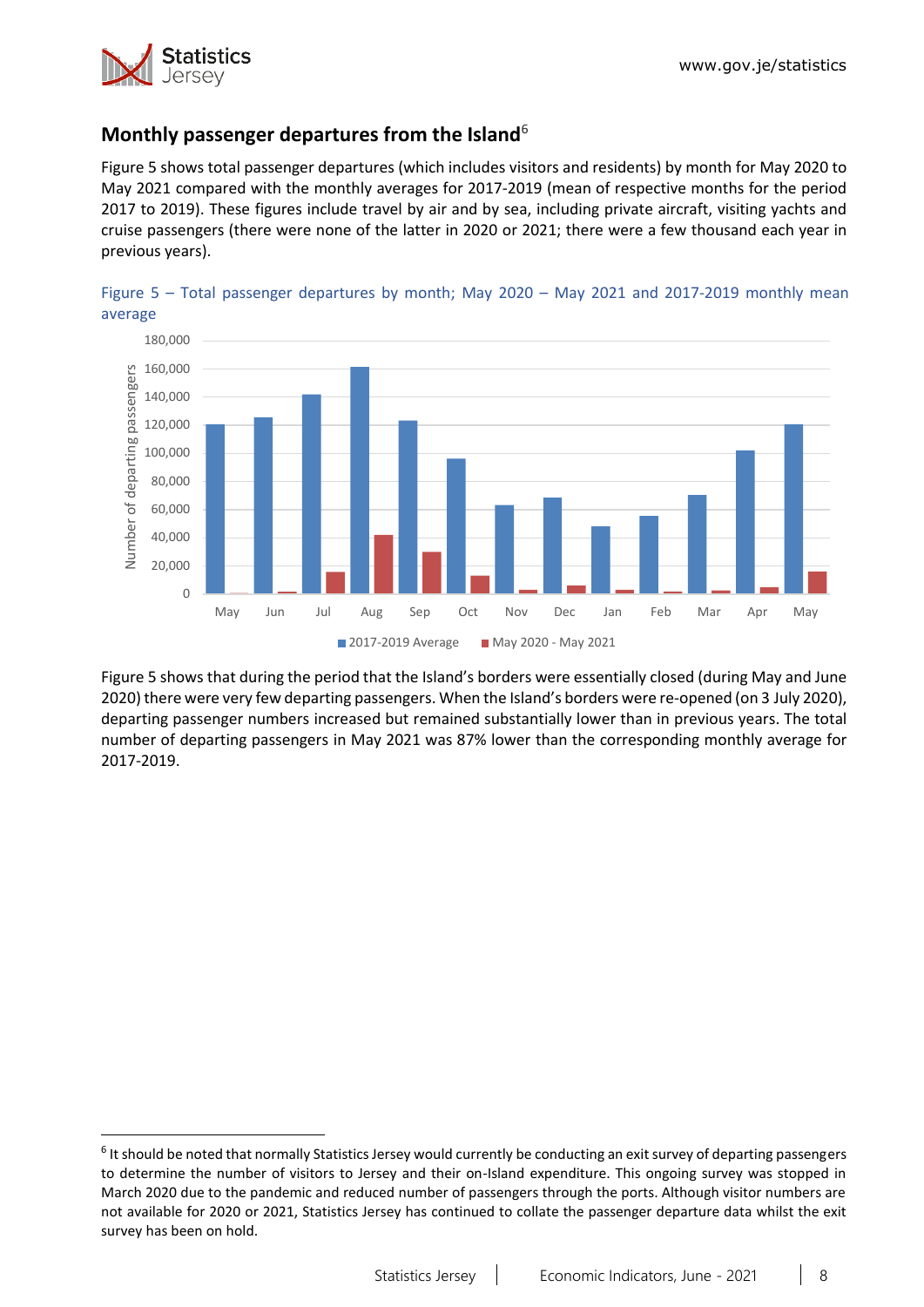

## **Notes**

#### 1. Data Sources

Customer and Local Services (CLS) are the principal data source for the following sections: Registered Actively Seeking Work (ASW), Income Support, Coronavirus Government Co-Funded Payroll Scheme, COVID-Related Emergency Support Scheme and Visitor Accommodation Support Scheme.

The Public Registry online "PRIDE" database is the principal data source for Royal Court housing activity. This data is supplemented by information on the type and size of each property sourced from estate agent advertisement brochures and planning documents, as well as information provided by the Island's Parishes and Customer and Local Services.

Treasury and Exchequer are the principal data source for the Business Disruption Loan Guarantee Scheme.

Infrastructure, Housing and Environment are the principal data source for road and public transport usage.

Ports of Jersey and Condor provide information on passenger arrivals.

#### <span id="page-8-0"></span>2. Key features of the Business Disruption Loan Guarantee Scheme

- the Government of Jersey underwrites 80% of lending under the Scheme up to the value of £50 million
- credit is only extended to businesses which are considered viable were it not for Covid-19 related disruption, in line with a prescribed questionnaire and the bank's own judgement
- applications for finance must be to support a business's working capital and will not involve extensions to existing facilities, re-financing or asset financing
- the scheme is open to all local businesses. Credit extended under the scheme will be between £5,000 and £500,000 per business. The term of any credit facility under the scheme must be no more than 6 years, with a maximum of 3 years for overdrafts
- if the lending is below £250,000 it can be unsecured. If the lending is above £250,000, the bank will establish a lack, or absence, of sufficient security prior to an applicant using the Scheme
- the maximum interest rate a bank can charge under the scheme is 4.5% above the Bank of England base rate (currently 0.1%)
- the Scheme originally excluded businesses in certain sectors and all businesses with a turnover greater than £10 million. These restrictions have subsequently been removed, this being announced on 15 May 2020
- in December 2020 the Scheme was extended to March 2021, with an additional £3m of further lending capacity, further extension may occur subject to review

*Statistics Jersey 14 July 2021*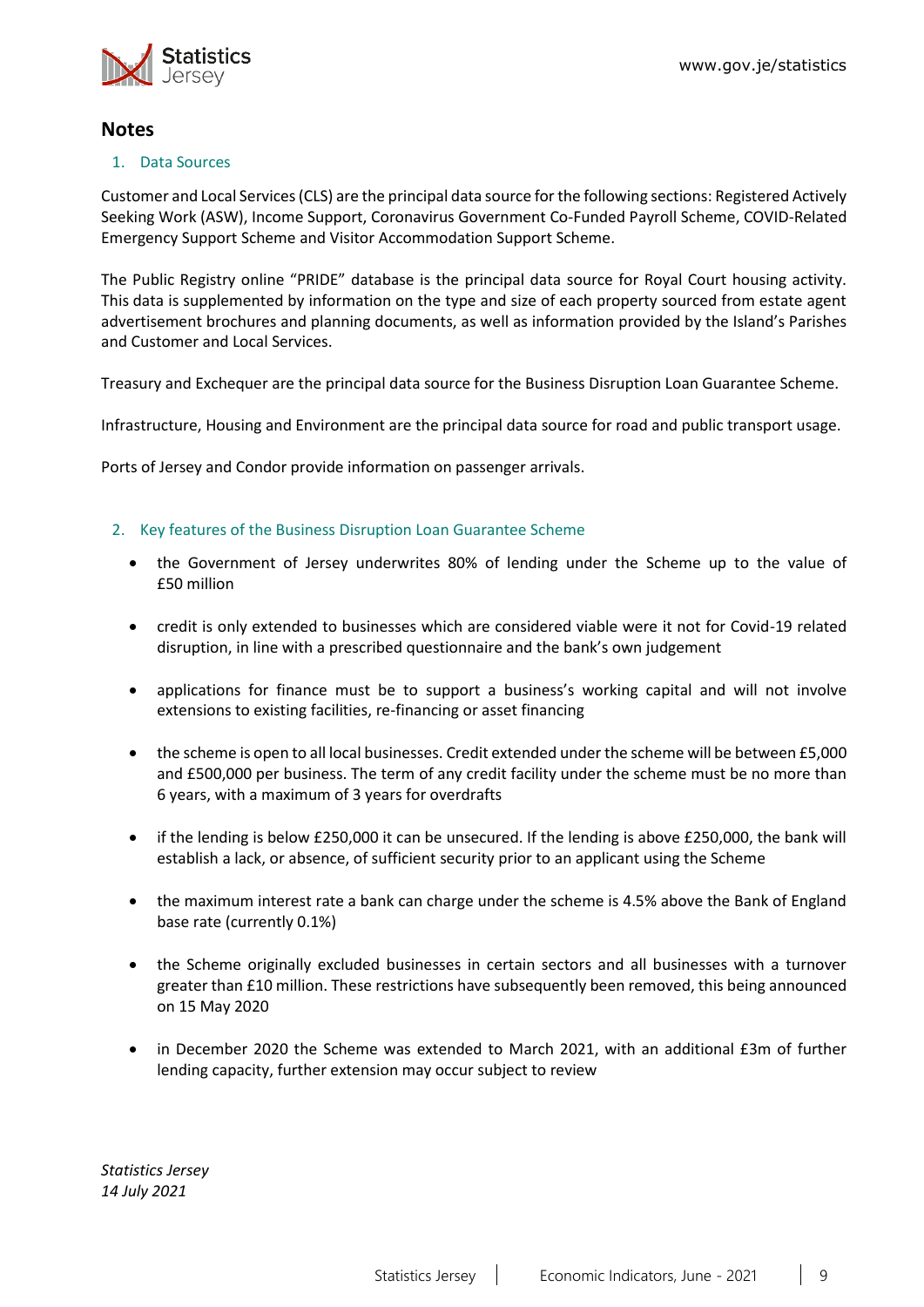$\ddot{\phantom{a}}$ 

# **Appendix A**

### <span id="page-9-0"></span>**Sectoral breakdown of the Co-Funded Payroll Scheme**

For Phase Two onwards of the Government Co-funded Payroll Scheme, the total figures for a month's claims can be broken down into the sectors in which businesses are operating. This breakdown uses the Standard Industrial Classification (SIC2007) in order to be comparable with other Statistics Jersey publications<sup>7</sup>, in particular the [Labour Market](https://www.gov.je/Government/JerseyInFigures/EmploymentEarnings/Pages/LabourMarket.aspx) and [National Accounts \(Appendix C\).](https://www.gov.je/SiteCollectionDocuments/Government%20and%20administration/R%20GVA%20and%20GDP%202018%2020191002%20SJ.pdf)

All breakdowns in Appendix A are as of 27 June 2021, additional claims will be processed after this date for certain months.

Tables A1 shows the sectoral breakdowns for March 2021.

Table A1 – Government Co-Funded Payroll Scheme Phase Four by sector; claims for March 2021

| <b>Sector</b>                                            | <b>Claims</b> | <b>Jobs Supported</b> | Amount Paid (£) |
|----------------------------------------------------------|---------------|-----------------------|-----------------|
| Agriculture and fishing                                  | 20            | 40                    | 52,090          |
| Construction and quarrying                               | 70            | 300                   | 394,760         |
| Education, health and other<br>services (private sector) | 280           | 740                   | 825,400         |
| Financial and legal activities                           | 10            | 20                    | 23,930          |
| Hotels, restaurants and bars                             | 260           | 2,390                 | 3,061,450       |
| Information and communication                            | 30            | 50                    | 60,990          |
| Manufacturing                                            | 20            | 120                   | 143,330         |
| Miscellaneous business activities                        | 160           | 420                   | 491,900         |
| Transport and storage                                    | 220           | 390                   | 492,580         |
| Utilities and waste                                      | $<$ 5         | 30                    | 22,860          |
| Wholesale and retail                                     | 90            | 370                   | 354,260         |
| <b>Total</b>                                             | 1,150         | 4,860                 | 5,923,550       |

All values are independently rounded to the nearest 10; therefore, columns may not sum to totals.

<sup>&</sup>lt;sup>7</sup> At this point in time, it has been possible to allocate approximately 83% of total jobs and 82% of the total amount paid to the SIC2007 sectors used for other Statistics Jersey publications, corresponding to 40% of total claims. Self-identified sectors, predominantly relating to claims by sole-traders, have been used for the remainder. Self-identified sectors also use SIC2007 but are less likely to be categorised correctly.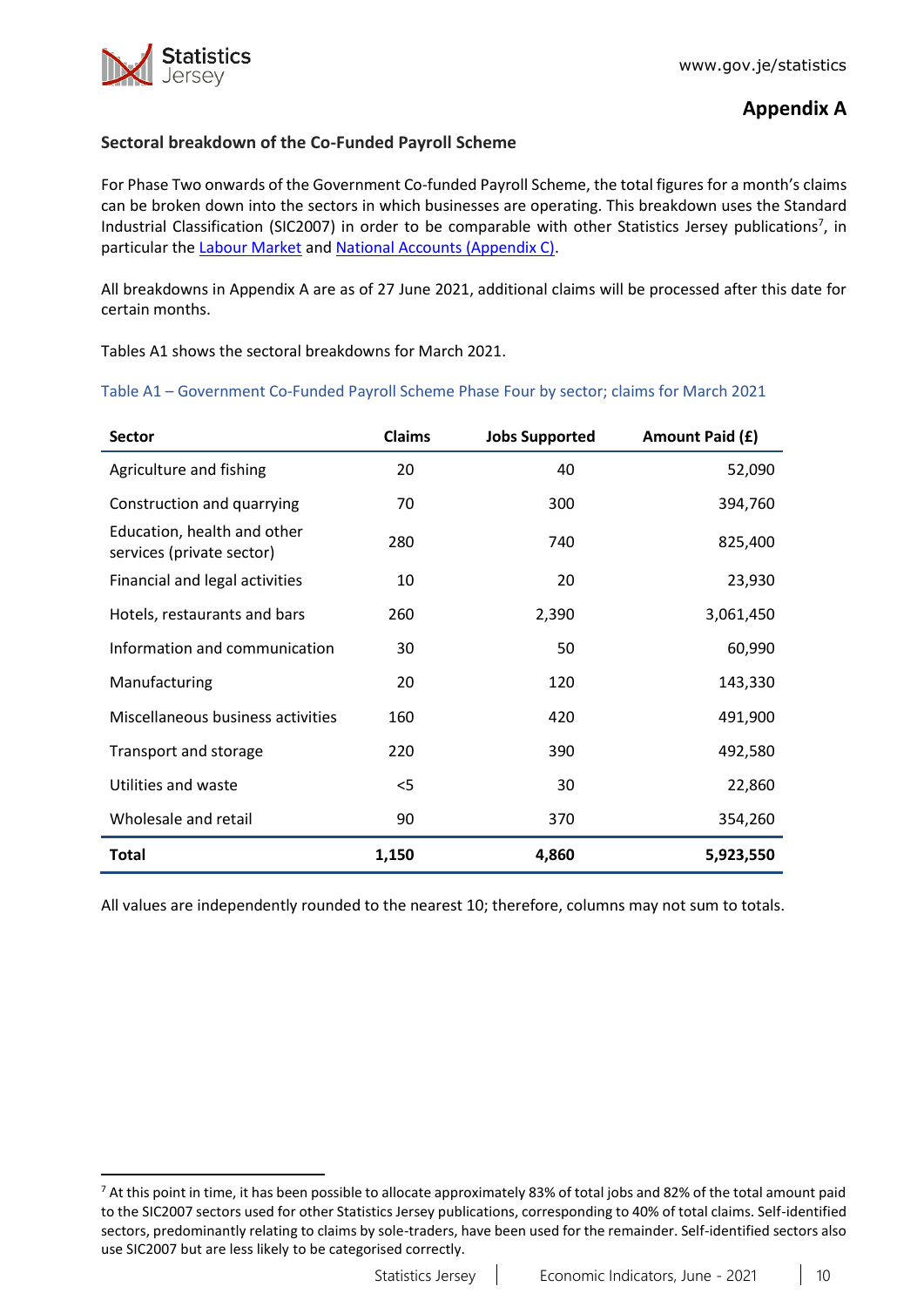

Figure A1 shows the proportion of the total amount paid that each sector has claimed under the Co-Funded Payroll Scheme for March 2021 compared with the proportion of GVA that the sector represented in 2018.

#### Figure A1 – Sectoral comparison of Proportion of total amount claimed (for March 2021), by sector, compared to the percent contribution of that sector to total GVA (2018)<sup>8</sup>



Figure A2 shows the total jobs supported in each sector under the Co-Funded Payroll Scheme for March 2021 as a proportion of the total jobs filled in each sector in June 2020.





8 [Measuring Jersey's economy: GVA and GDP 2018 report](https://www.gov.je/SiteCollectionDocuments/Government%20and%20administration/R%20GVA%20and%20GDP%202018%2020191002%20SJ.pdf)

 $\ddot{\phantom{a}}$ 

<sup>&</sup>lt;sup>9</sup> [Jersey's Labour market report for June 2020](https://www.gov.je/SiteCollectionDocuments/Government%20and%20administration/R%20Jersey%20Labour%20Market%20Jun%2020%2020201105%20SJ.pdf)